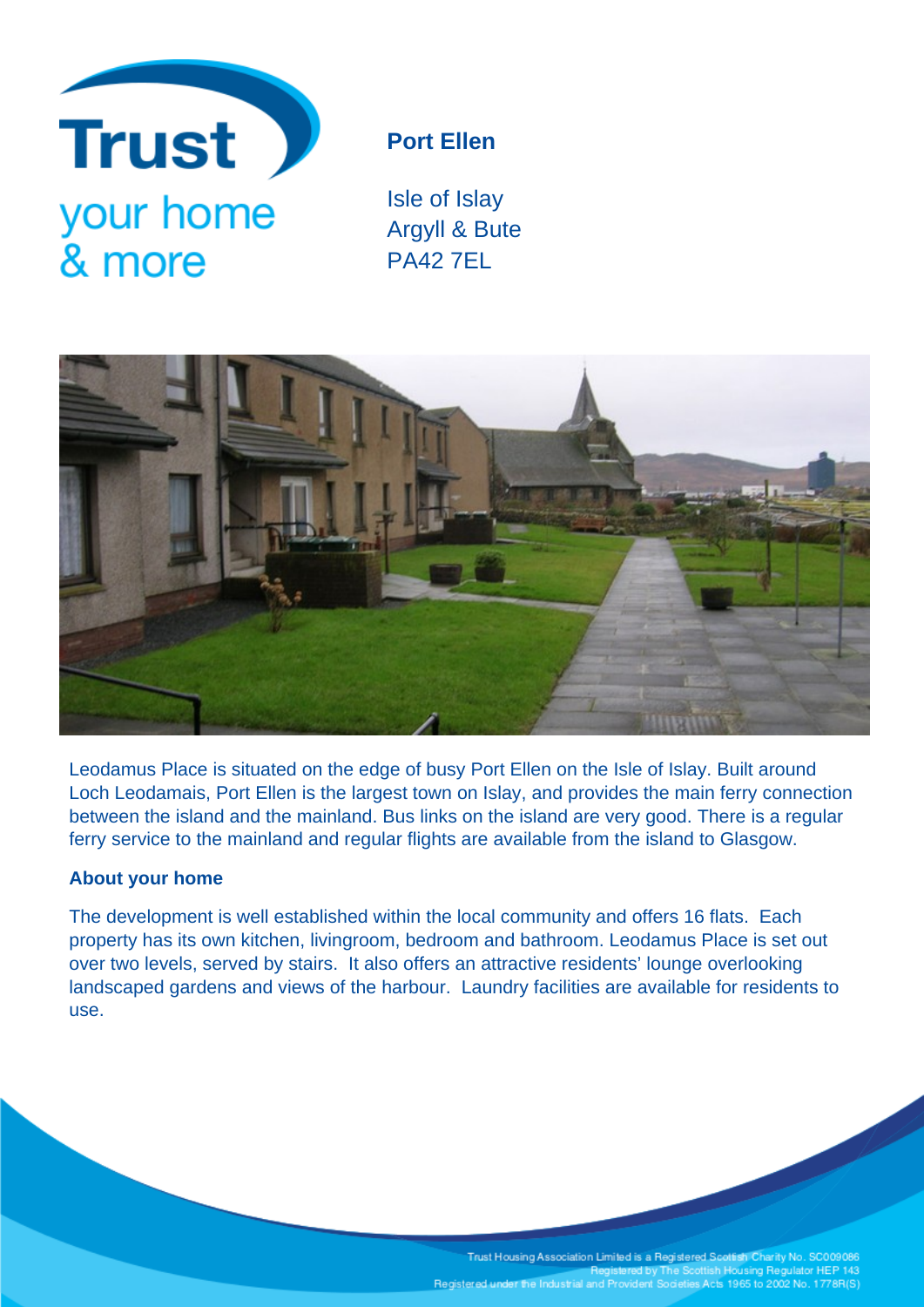# **Port Ellen**

Family members are encouraged to drop by as much as possible and for those who live further afield, the comfortable and well equipped guest rooms are available for use.

### **Peace of mind**

Leodamus Place has a full time co-ordinator who works Monday to Friday and an assistant who works part time, Saturday and Sunday. They are on hand to help and support residents.

Residents benefit from our repairs service which is available 24 hours a day 7 days a week.

#### **Security**

The standard Trust safety and security features are installed throughout the development. These include fire alarms and a sophisticated call system in each flat, which provides communication with an alarm centre 24 hours a day. The front door of the development is covered by a secure door entry system.

#### **Friendship**

There is a busy entertainment programme in place giving residents plenty of opportunities to come together to foster a positive community spirit.

#### **Local amenities**

The following amenities are all available close to the development:

- Supermarket
- Local shops
- Doctor's surgery
- Hairdresser (may visit the development)
- Chiropodist (may visit the development)

### **What is sheltered housing?**

Sheltered housing provides a range of services and facilities designed to meet the needs of older people aged 60 years and above. However, younger people who demonstrate a need for sheltered housing may sometimes be considered. Personal care is not provided by Trust but can be provided by the local Council's Social Work staff or private agencies. Trust staff can liaise with the local Council's Social Work staff on your behalf to arrange an assessment.

#### **How to Apply**

Our application process has been designed to match you with the property that is right for you. Our Allocations Team will take you through the process step by step from application to moving in. We are here to provide you with all the help, guidance and assistance that you require.

Trust Housing Association Limited is a Registered Scottish Charity No. SC009086<br>Registered by The Scottish Housing Regulator HEP 143 Registered under the Industrial and Provident Societies Acts 1965 to 2002 No. 1778R(S)